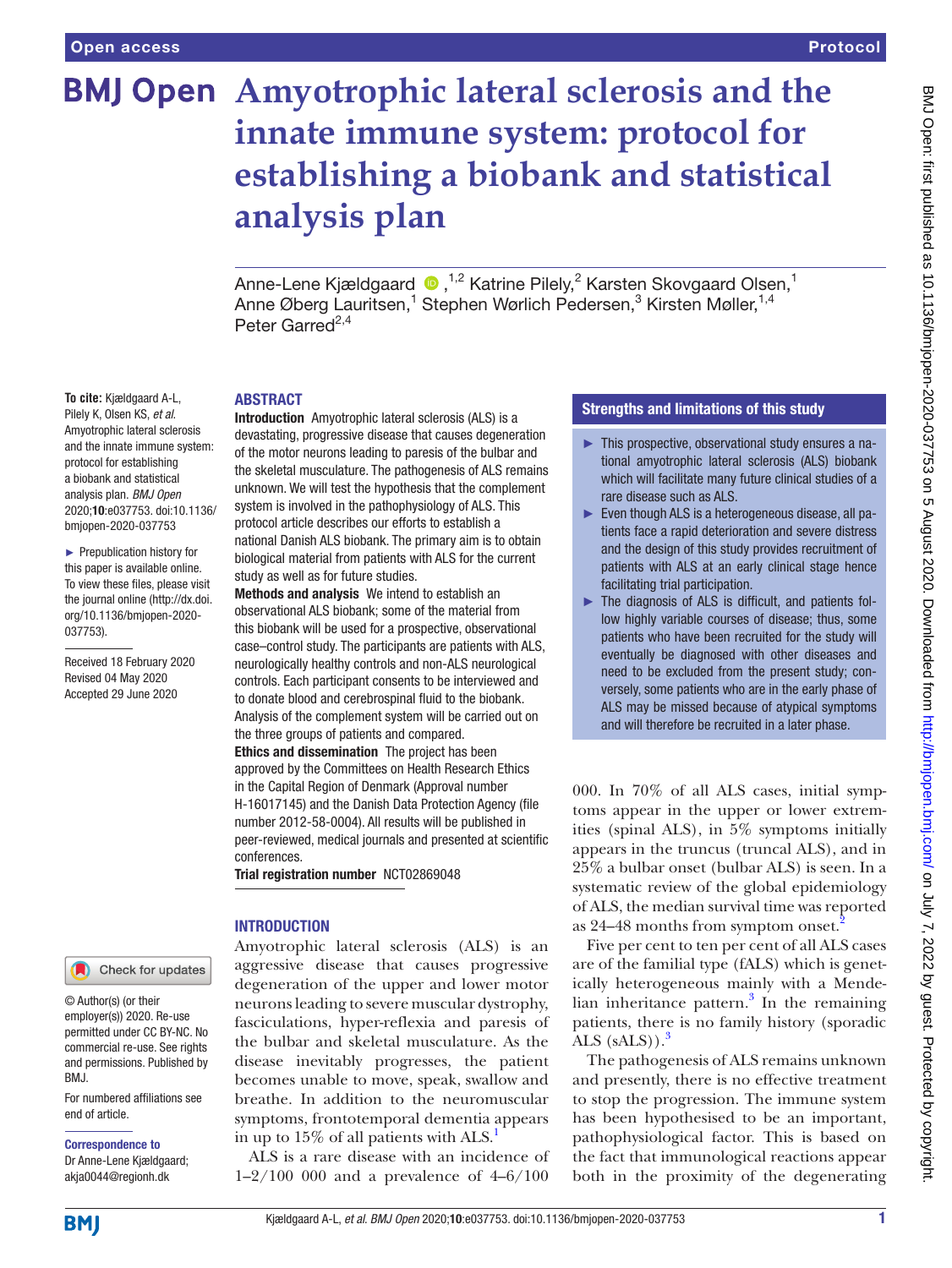The complement system plays a central role in the innate immune system. The complement system initiates inflammation and activates innate as well as adaptive immune cells by detecting invading pathogens or damaged host cells.

According to recent animal models of ALS, the very first detectable pathophysiological changes are seen in the neuromuscular junctions and might be a sign of aberrant complement activation.<sup>[5 6](#page-7-4)</sup> Such inappropriate activation of the complement cascades may participate in the initiation of the destruction of the neuromuscular junctions by an autoinflammatory mechanism. Furthermore, aberrant complement activation has been found in the proximity of the degenerating motor neurons during ALS progression. In addition, findings of complement activation in the blood and in the muscle tissue, as well as an unexplained erythrocyte cytotoxicity phenomenon found in the plasma of patients with ALS, suggest that the complement system could play an important role in the pathophysiology during the progression of ALS.<sup>47</sup>

To be able to develop an effective medical treatment, it is essential to study the pathogenesis and the pathophysiology of ALS. Since complement inhibition employing the terminal complement inhibitor ravulizumab now is entering a phase 3 clinical trial for the treatment of ALS, it is crucial to firmly establish how the complement system affects the progression of ALS ([https://news.alex](https://news.alexionpharma.com)[ionpharma.com](https://news.alexionpharma.com)). Understanding the pathophysiology of the disease provides a tool to develop diagnostic methods such as biomarkers. This may optimise the diagnostic process ensuring a faster and more precise diagnosis. In addition, this could increase the knowledge of the heterogeneity of the ALS symptoms.

#### Aim

The overall, long-term objective of this project is to establish an ALS biobank to facilitate future basic ALS research. Under the assumption that ALS is an autoinflammatory disease, another aim of the project is to disclose whether complement activation plays an essential role in the pathophysiology of ALS. The protocol describes the design and data collection methods in detail in order to inform other researchers of the biobank.

# **METHODS**

# **Design**

This Danish national ALS biobank project is designed as a prospective, observational case–control study, based on the Standard Protocol Items: Recommendations for Interventional Trials guidelines.<sup>8</sup> The biobank will be established to facilitate future studies. The first study comprises four substudies (substudy 1–4, [table](#page-2-0) 1) of which substudy 1 and 2 are ongoing and the recruitment of participants for substudy 3 and 4 is planned to begin in the fall, 2020. Collection of biological material from patients with ALS for the longitudinal cohort study, substudy 3, is planned to continue as long as the included patients with ALS consent to lumbar puncture, blood sampling, and a short interview every 6months, if possible.

# Patient and public involvement

Patients or the public were not involved in the design, conduct, reporting or dissemination plans of this research.

# **Participants**

The national ALS bio-bank comprises samples from three groups of patients: patients with ALS, neurologically healthy patients (healthy controls) and patients with neurological diseases other than ALS (neurological controls, NCs). All the participants included are above 18years.

# Patients with ALS

Patients referred to an ALS outpatient clinic at either of five Danish hospitals ([table](#page-3-0) 2) due to symptoms suspected to be early symptoms of ALS are informed and invited to participate in the project during the standard clinical workup. If a patient at the end of the planned workup is diagnosed with either probable or definite ALS according to El Escorial Revised criteria<sup>[9](#page-7-6)</sup> and consents to inclusion, the patient is included in the project. Furthermore, all probable or definite patients with ALS who have already been permanently associated to an ALS outpatient clinic (post clinical investigation) and who accept to undergo an additional lumbar puncture are invited to be part of the project.

# Neurologically healthy controls

Neurologically healthy patients scheduled for elective orthopaedic surgery under spinal anaesthesia are invited to participate.

# Neurological controls

Patients admitted to hospital due to acute symptoms consistent with a subarachnoid haemorrhage are all subjected to a CT scan of the head. If this scan is without any signs of haemorrhage, an acute lumbar puncture will be carried out. We recruit participants for the NC group from this group of patients and the primary investigator performs the lumbar puncture. Furthermore, patients who are referred for a planned lumbar puncture as part of a clinical neurological investigation due to neurological symptoms are also recruited for the NC group.

# Exclusion criteria for the two control groups

Subjects with motor neuron disease, chronic inflammatory or autoimmune diseases are excluded from the neurologically healthy control (NHC) group and the NC group.

# **Settings**

Patients with ALS are recruited from five ALS outpatient clinics at five Danish neurological departments: Bispebjerg Hospital, Rigshospitalet (Glostrup) (both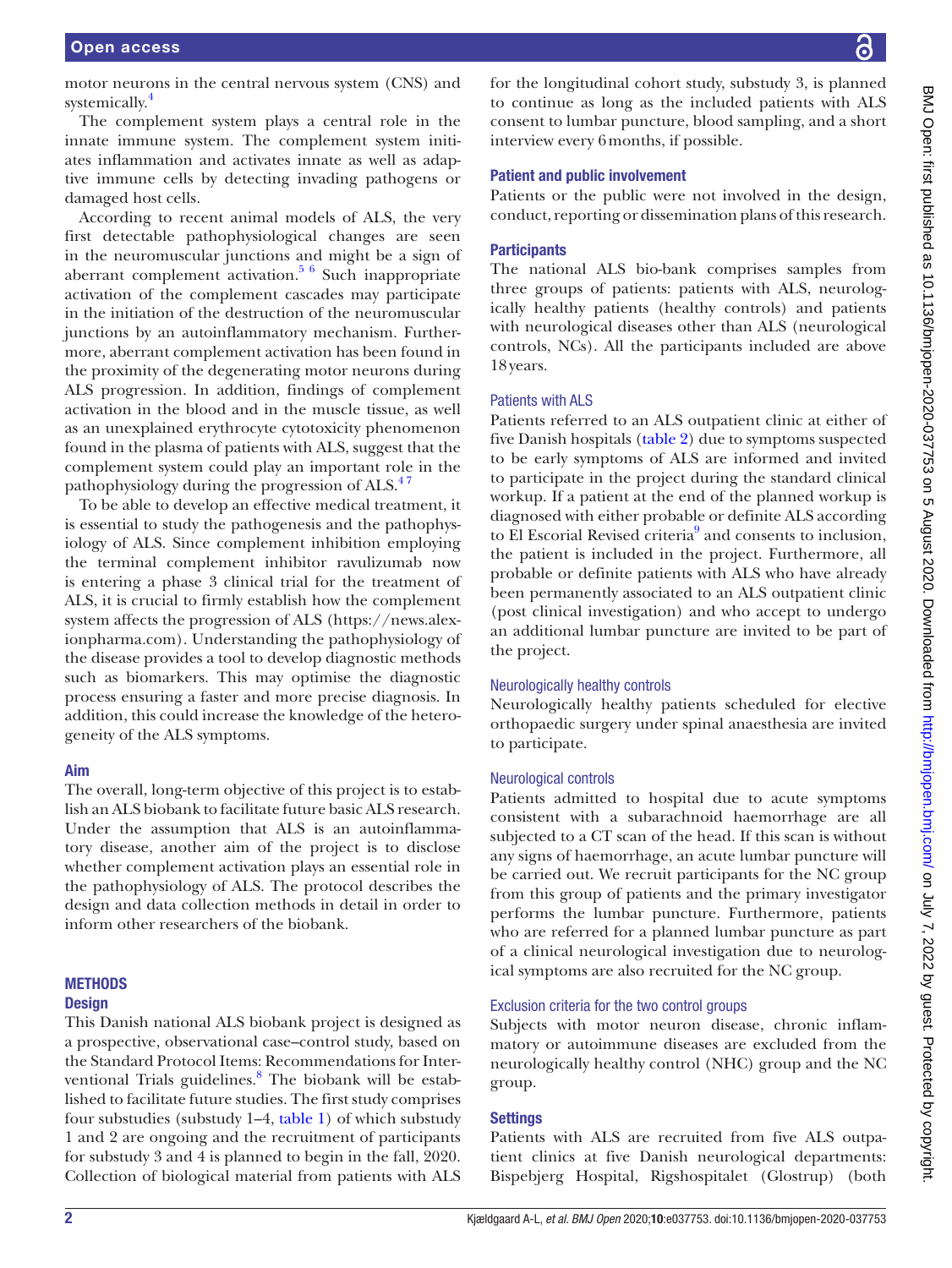<span id="page-2-0"></span>

| <b>Table 1</b> Overview and the inclusion status of the four substudies                                        |                                                                                                                                                                                                                                                                                                                                                       |  |
|----------------------------------------------------------------------------------------------------------------|-------------------------------------------------------------------------------------------------------------------------------------------------------------------------------------------------------------------------------------------------------------------------------------------------------------------------------------------------------|--|
| Substudy 1: a case-control study: haemolytic activity in ALS plasma                                            |                                                                                                                                                                                                                                                                                                                                                       |  |
| Course of study                                                                                                | $\blacktriangleright$ Interviews.<br>Blood samples.<br>Separation of red blood cells and plasma.<br>Red blood cells incubated with blood type matched plasma<br>with or without inactivated complement system.<br>The degree of haemolysis is measured and compared.                                                                                  |  |
| Subjects: aim/included so far                                                                                  | ALS: 25/25 NC: 25/25 NHC: 25/25                                                                                                                                                                                                                                                                                                                       |  |
| Substudy 2: a case-control study: collection of material for biobank and profiling of the complement system    |                                                                                                                                                                                                                                                                                                                                                       |  |
| Course of study                                                                                                | $\blacktriangleright$ Interviews.<br>▶ Blood samples and cerebrospinal fluid by lumbar puncture.<br>$\triangleright$ Biological material is prepared and freezed on site (-20 $^{\circ}$ C).<br>Transportation of samples to central biobank for storage<br>$(-80^{\circ}C)$ .<br>▶ Profiling of the complement system comparing the three<br>groups. |  |
| Subjects: aim/Included so far                                                                                  | ALS: 100/98 NC: 100/61 NHC: 100/96                                                                                                                                                                                                                                                                                                                    |  |
| Substudy 3: a cohort study: collection of material for biobank and a study of the complement system over time  |                                                                                                                                                                                                                                                                                                                                                       |  |
| Course of study                                                                                                | The same course as in Substudy 2 repeated every 6 months                                                                                                                                                                                                                                                                                              |  |
| Subjects: aim/Included so far                                                                                  | ALS: $20/0$ NC: $-$ NHC: $-$                                                                                                                                                                                                                                                                                                                          |  |
| Substudy 4: pilot study: searching for complement activity in the neuromuscular junctions of patients with ALS |                                                                                                                                                                                                                                                                                                                                                       |  |
| Course of study                                                                                                | $\blacktriangleright$ Interviews.<br>Tru-cut biopsy from dominant lateral vastus muscle.<br>Transportation of muscle biopsy to Department of<br>Neuropathology, Hospitalise.<br>Analysis of complement activity in muscle fibres and<br>neuromuscular junctions.                                                                                      |  |
| Subjects: aim/Included so far                                                                                  | ALS: 10/0 NC: - NHC: -                                                                                                                                                                                                                                                                                                                                |  |
|                                                                                                                |                                                                                                                                                                                                                                                                                                                                                       |  |

ALS, amyotrophic lateral sclerosis; C, celsius; NC, neurological controls; NHC, neurologically healthy controls.

University of Copenhagen), Roskilde University Hospital, Odense University Hospital, and Aarhus University Hospital. NHCs are recruited at Gildhøj Private Hospital, Denmark. Controls from the neurological group are recruited at the neurological department at Rigshospitalet (Glostrup), Denmark. At each hospital, one local investigator is appointed. During sample collection, the primary investigator is present to obtain biological material from each patient and to process and freeze the samples using a portable 'mini-lab'. All data collected on case report forms are anonymised, gathered and stored in an audited, central, electronic database. All biological material is transported to the Department of Clinical Immunology at Rigshospitalet, Denmark to be stored in biobanking facilities.

# Data collection

In patients with ALS and patients in the NC group, blood samples are drawn from a peripheral vein after the performance of the lumbar puncture. In NHCs, for logistical reasons, the blood samples are drawn before the lumbar puncture. All the samples are processed by the primary investigator at the respective inclusion site and

are transported in a −20°C freezer to a central biobank where they are stored at −80°C [\(figure](#page-3-1) 1).

#### Biological samples

#### Blood samples

Venous blood samples are collected by the primary investigator or by a skilled clinical nurse. Blood is collected in sample 1: ethylenediaminetetraacetic acid (EDTA) blood tube (8mL), sample 2: hirudin blood tubes (8mL), sample 3: heparin lithium plasma tubes (8mL), sample 4: blood tube with clot activator for serum (8mL), sample 5: PAXgene tube with RNAlater (2.5mL). Samples 1–3 are centrifuged immediately at 2000g for 10min. The supernatant (plasma) is aliquoted in small volumes into 1.5mL tubes. The precipitate from sample 1 is aliquoted into 1.5mL tubes. Sample 4 is kept for 45–60min at room temperature and is then centrifuged at 2000g for 10min. The supernatant (serum) is aliquoted in small volumes into 1.5mL tubes. All samples are processed by the primary investigator. Subsequently, all the processed samples are transported in a −20°C freezer and stored in a central biobanking facility at −80°C. Sample 5 is placed vertically at room temperature for 24–72hours, is frozen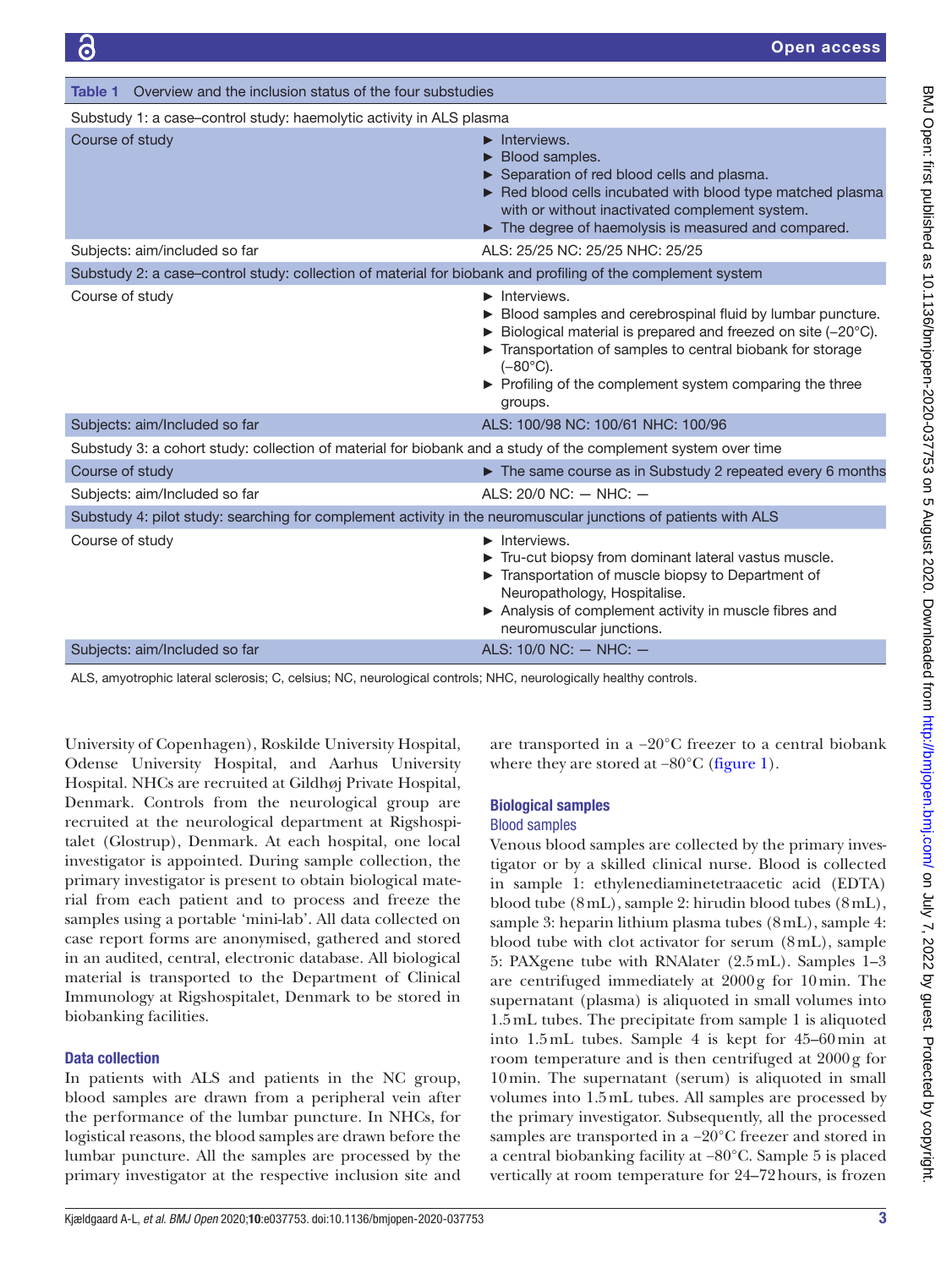<span id="page-3-0"></span>

| Table 2<br>Demographic data of the included patients with<br>ALS in substudy 2 |                |                |  |  |
|--------------------------------------------------------------------------------|----------------|----------------|--|--|
| Characterisation of the ALS group (n: 96)                                      | n              | $\frac{0}{0}$  |  |  |
| <b>Inclusion site</b>                                                          |                |                |  |  |
| Glostrup Hospital                                                              | 9              | 9              |  |  |
| <b>Bispebjerg Hospital</b>                                                     | 33             | 34             |  |  |
| Roskilde Hospital                                                              | 33             | 34             |  |  |
| <b>Odense Hospital</b>                                                         | 16             | 17             |  |  |
| Aarhus Hospital                                                                | 5              | 5              |  |  |
| Age (median age: 67)                                                           |                |                |  |  |
| $<$ 40                                                                         | 3              | 3              |  |  |
| $40 - 49$                                                                      | 12             | 13             |  |  |
| 50–59                                                                          | 13             | 14             |  |  |
| 60-69                                                                          | 28             | 29             |  |  |
| >70                                                                            | 40             | 42             |  |  |
| Age when first symptoms occurred (median age: 65)                              |                |                |  |  |
| <40                                                                            | 4              | 4              |  |  |
| 40-49                                                                          | 13             | 14             |  |  |
| $50 - 59$                                                                      | 15             | 16             |  |  |
| 60-69                                                                          | 35             | 36             |  |  |
| >70                                                                            | 29             | 30             |  |  |
| Gender                                                                         |                |                |  |  |
| Female                                                                         | 40             | 42             |  |  |
| Male                                                                           | 56             | 58             |  |  |
| ALS subtype I                                                                  |                |                |  |  |
| <b>Familial ALS</b>                                                            | $\overline{2}$ | $\overline{2}$ |  |  |
| Sporadic ALS                                                                   | 94             | 98             |  |  |
| ALS subtype II                                                                 |                |                |  |  |
| Spinal ALS                                                                     | 60             | 63             |  |  |
| <b>Bulbar ALS</b>                                                              | 28             | 29             |  |  |
| Both spinal and bulbar ALS                                                     | 6              | 6              |  |  |
| <b>Truncal ALS</b>                                                             | $\overline{2}$ | 2              |  |  |
| ALSFRS-R score on date collection day (median score: 37):                      |                |                |  |  |
| Mild ALS symptoms (ALSFRS-R score >36)                                         | 49             | 51             |  |  |
| Moderate ALS symptoms (24< ALSFRS R<br>score ≤36)                              | 33             | 34             |  |  |
| Severe ALS symptoms (ALSFRS-R score ≤24) 14                                    |                | 15             |  |  |
| Progression rate estimation (∆time*ALSFRS-R score on data<br>collection day)   |                |                |  |  |
| Slow progression rate                                                          | 26             | 27             |  |  |
| Medium progression rate                                                        | 37             | 39             |  |  |
| Aggressive progressive rate                                                    | 33             | 34             |  |  |
| Overall survival time from onset of symptoms (Database update: 2<br>May 2020)  |                |                |  |  |
| Still alive (missing data)                                                     | 39             | 41             |  |  |
| Short survival time (0–2 years)                                                | 22             | 23             |  |  |
| Medium survival time (2–4 years)                                               | 25             | 26             |  |  |
| Long survival time (4+ years)                                                  | 10             | 10             |  |  |
| Cognitive impairments observed                                                 |                |                |  |  |
| Yes                                                                            | 21             | 22             |  |  |
|                                                                                |                | Continuer      |  |  |

Continued

| <b>Table 2 Continued</b>                  |    |      |
|-------------------------------------------|----|------|
| Characterisation of the ALS group (n: 96) | n  | $\%$ |
| <b>No</b>                                 | 75 | 78   |
| Riluzole treatment on data collection day |    |      |
| <b>Yes</b>                                | 33 | 34   |
| No                                        | 63 | 66   |
|                                           |    | _    |

ALS, Amyotrophic lateral sclerosis; ALSFRS-R, Amyotrophic Lateral Sclerosis Functional Rating Scale-Revised.

at −20°C for 24–72hours, and is subsequently stored at −80°C.

# Cerebrospinal fluid samples

On lumbar puncture, the first 1mL of cerebrospinal fluid (CSF) obtained is discarded. Thereafter, 4–6mL of CSF is obtained as feasible. Samples are immediately centrifuged at 2000g, and the supernatant is aliquoted into 1.5mL tubes.

# Biobank facility

The processed blood samples and the processed CSF samples will be stored in a biobank in a −80°C freezer located at Laboratory of Molecular Medicine, Department of Clinical Immunology, Rigshospitalet, Copenhagen, Denmark.

# Muscle biopsies (substudy 4)

After injection of local anaesthesia (lidocaine 2%) one tru-cut biopsy is obtained containing 100mg of skeletal muscle tissue from the lateral vastus muscle. The biopsy is transported to the Department of Neuropathology, Rigshospitalet for further processing.

# Base-line information

The following demographic information about the patients with ALS are collected: age, gender, subtype of disease, current stage of disease,  $\mathrm{T}_0$  (defined as the month



<span id="page-3-1"></span>Figure 1 Collection of biological material.EDTA, ethylenediaminetetraacetic acid; g, therelative centrifugal force; RNA, ribonucleidacid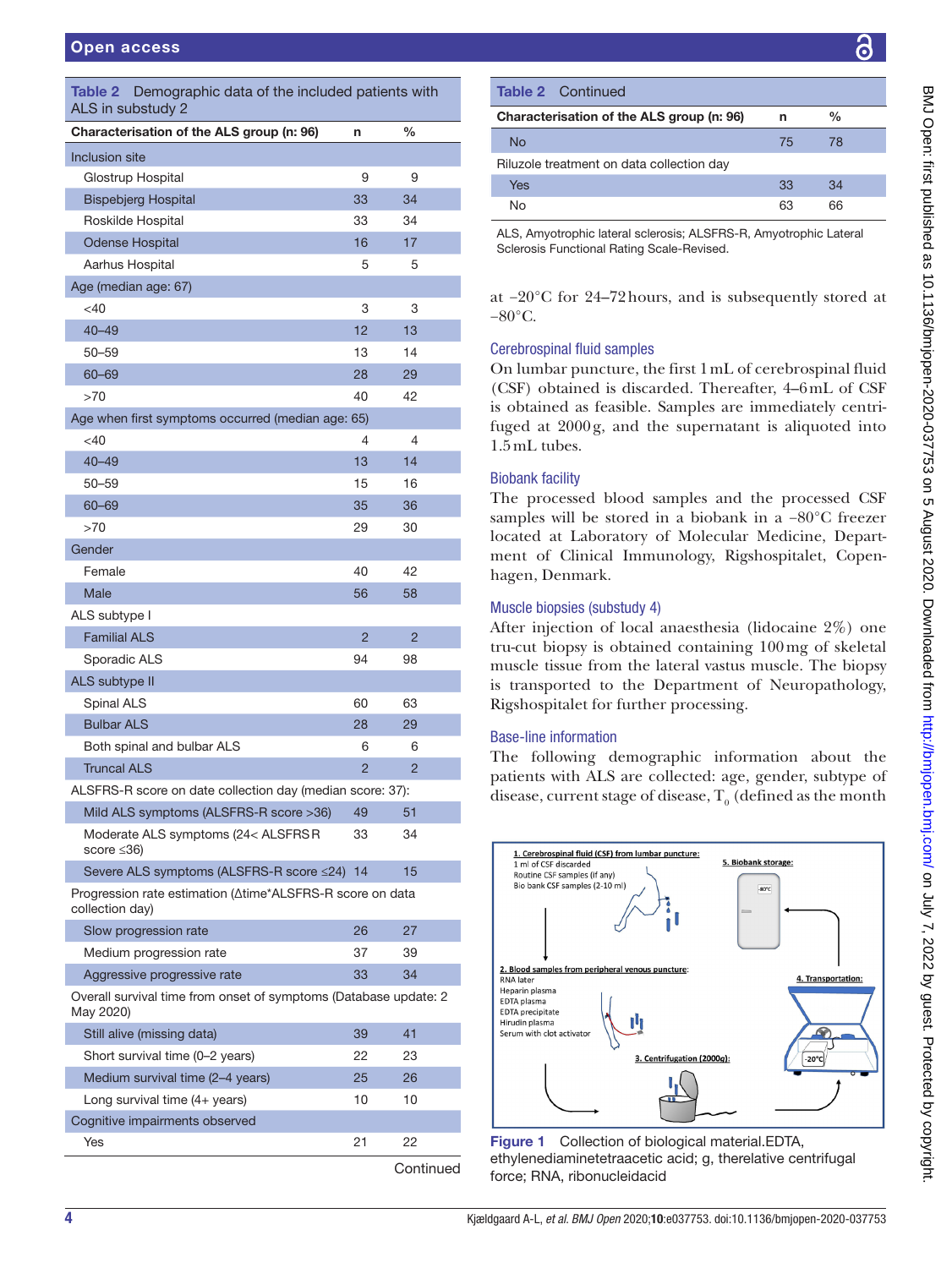dini

**ALS** patients ent of trial participants

Symptoms of motor neuror<br>disease (NMD)

• Gender<br>• Age<br>• Concurrent diseases<br>• Daily medication<br>• T<sub>sy</sub> (Appearance of first<br>• Symptoms)

<span id="page-4-0"></span>pressi symptom Cognitive changes (if any) Subtype of ALS Onset site of first symptom

disease (WWD)<br>Diagnosis of "probable" or<br>"definite" ALS at outpatient ALS

Gender

Age





the diagnosis of either probable ALS or definite ALS), treatment with riluzole, daily medication and observed cognitive changes. Data are pseudonymised and entered into an Excel database only accessible for A-LK, PG and KM and the database is updated, stored, and logged in accordance with Danish law and regulations set by the Danish Data Protection Agency. An interview of all the patients with ALS, based on the questionnaire ALS functional Rating Scale-Revised  $(ALSFRS-R),$ <sup>10</sup> is conducted by the primary investigator on the day of lumbar puncture and blood sampling (data collection day) and the score is noted in the database ([figure](#page-4-0) 2).

# Clinical phenotyping

The subtype of ALS is noted: sALS/fALS and the subtype of spinal, bulbar or truncal ALS. Furthermore, it is noted whether the ALS specialists observe any sign of cognitive impairment. ALSFRS-R score, estimated on the day of data collection, is noted. Patients are age categorised into age groups. Time of the first appearance of symptoms  $(T_0)$  is noted and the clinical status on data collection day is categorised.

# Analysis

#### *Complement measurements*

The concentrations of complement components (ficolin-1, ficolin-2, ficolin-3, collectin-11, pentraxin 3 (PTX3), mannose-binding lectin (MBL), MBL/ficolin/ CL-associated serine protease 3 (MASP-3), MBL/ficolin/ Cl-associated protein 1 (MAP-1), complement activation products (C4c, C3bc, sC5b-9) as well as complement activation potentials (measured as activation on pathway-specific ligands: human serum albumin/ antihuman serum albumin immune complexes for classical pathway activation; lipopolysaccharide for alternative pathway activation; mannan for MBL-mediated lectin pathway activation; and acetylated bovine serum albumin for ficolin-mediated lectin pathway activation) are measured by ELISA in plasma and CSF samples. The

ELISA experiments are performed at the Laboratory of Molecular Medicine, Rigshospitalet, using specific monoclonal antibodies as previously described.<sup>11-23</sup> Total serum concentrations of C4 and C3 are quantified by an automated turbidimetric protein analyser (SPAPLUS, The Binding Site group LDT, Birmingham, UK) where sheep polyclonal antibodies against either human C3c or human C4 are applied (The Binding Site group LDT,

Selected cytokines as well as acute phase reactants will be analysed with a multiplex sandwich immunoassay with electrochemiluminescence: plates, precoated with capture antibodies for the cytokines, are incubated with plasma samples. Subsequently, detection antibodies are put in the wells and then the plates are incubated. After washing, the detection levels are measured.

#### *RNA expression and proteomics studies*

Full blood is obtained in PAXgene Blood RNA tubes with RNA later, an RNA stabilising buffer, for future isolation of RNA and gene expression profiling. At that point in time, we will be able to conduct proteomic analysis simultaneously as well as using the same samples of whole blood preserved in RNA later.

# *Neuropathological studies*

For immunofluorescence staining, sections of ALS muscle biopsies from the lateral vastus muscle is air-dried and fixed in 4% paraformaldehyde at −20°C. Slides are washed in phosphate-buffered saline (PBS), permeabilised in PBS/0.2% TritonX and blocked using PBS/5% fetal calf serum/0.2% TritonX. The sections are stained with primary antibodies directed against complement components and regulators (anti-C3c, anti-C1q, anti-C4c, anti-C5b-9 and anti-CD59), followed by incubation with fluorescence marked secondary antibodies. The motor end plates are visualised by incubating with Alexa 488 conjugated antibungarotoxin, which binds to postsynaptic acetylcholine receptors on the muscle fibres, thus visualising the end plates. After staining, the sections are washed in PBS, air dried and mounted on slides. The muscle sections are analysed for complement staining and colocalisations with motor end plates using confocal microscopy. Each motor end plate identified on the surface of a muscle fibre will be counted using automated software, and the length of the end plates will be measured in the ALS muscle biopsies. The size of end plates will be measured and the number of immunoreactive areas per section will be scored.

# Outcome measures, sample size and statistics for each substudy

#### Substudy 1 *Primary and explorative outcomes*

The primary outcome is the difference in haemolytic activity of plasma against healthy red erythrocytes as measured by absorbance between patients with ALS and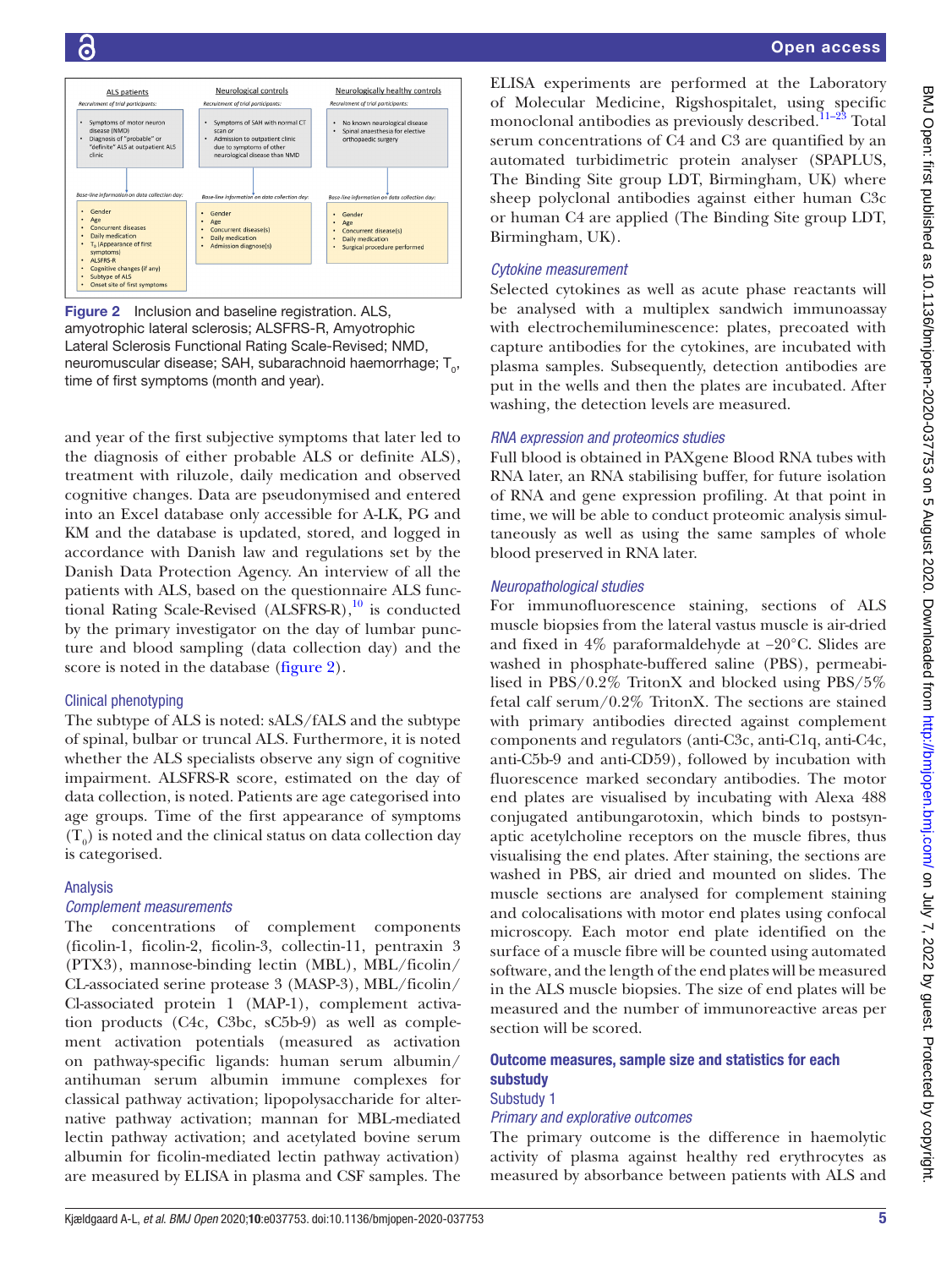NHCs. The difference in haemolytic activity between patients with ALS and NCs is an exploratory outcome.

#### *Sample size*

Overgaard *et al* measured the haemolytic activity after incubation of healthy as well as ALS erythrocytes in both healthy plasma and ALS plasma. They described a mean difference of 0.20 (SE 0.052 in the group of patients with ALS, number 20, SD 0.22) in the absorbance (415nm, incubation: 5hours) between ALS group and group of healthy controls.<sup>24</sup> At  $\alpha$ =0.05 and β=0.20, we need to include 21 participants in each group. Taking into account possible dropouts, failed technical tests, inclusion of 25 persons per group is planned.

#### *Statistical analysis*

The haemolytic activity in the three groups (patients with ALS, NCs, NHCs) will be compared using one-way analysis of variance (ANOVA) followed by t-tests to pinpoint differences between groups. cut-off values and predictive values will be calculated using receiver operating characteristic (ROC) curves.

#### Substudy 2

#### *Primary and explorative outcomes*

The primary outcome is the activation potential of the ficolin-mediated lectin pathway. The activation potential of the classical pathway, the alternative pathway and the MBL-mediated lectin pathway are exploratory outcomes.

#### *Sample size*

The number of subjects in each group is calculated using an α=0.05 and β=0.20. We compare the complement activation potential of three equal-sized groups. In healthy subjects, the complement activation potential is 100% with a normal area ranging from 50% to 150%, and the prevalence of subjects with a low complement activation potential (under 50%) is under 10%. If 100 subjects are included in each group, it will be possible to detect statistically significant differences between the groups corresponding to an OR of 2.3, which would correspond to 20% of patients with ALS having a low complement activa-tion potential caused by increased complement activity.<sup>[25](#page-7-10)</sup>

#### *Statistical analysis*

The concentration of complement markers and the complement activation potential will be compared between patients with ALS and the two control groups using stepwise ANOVA followed by t-tests, Bonferronicorrected as appropriate. If necessary, we will logtransform the data to ensure a Gaussian distribution. The covariates, that will be used for the stepwise ANOVA to test for differences between the three groups, are subject category (patient with ALS, NHC or NC), gender and age.

The patients with ALS will be described and categorised by the covariates as illustrated in [table](#page-2-0) 1. We will analyse the covariates and the response variables by doing stepwise, one-way ANOVA to test for differences between the ALS subtypes.

Cut-off values and predictive values are calculated using ROC curves.

#### Substudy 3

#### *Primary and explorative outcomes*

The primary outcome measure is the change in the plasma/CSF concentration ratio of ficolin-3 over time in patients with rapid progression compared with those with slow progression. The concentrations in plasma and CSF of ficolin-1, ficolin-2, ficolin-3, collectin-11, PTX3, MASP-3, MBL, MAP-1, C4c, C3bc, sC5b-9 as well as the plasma/CSF concentration ratios of ficolin-1, ficolin-2, collectin-11, PTX3, MASP-3, MBL, MAP-1, C3bc, C4c and sC5b-9 are exploratory outcomes.

#### *Sample size*

To our knowledge, no prior studies describe the activity of the complement system in patients with ALS over time. This is hence a pilot study for which no sample size calculation has been made. We will include 20 patients with ALS.

# *Statistical analysis*

Analyses are carried out as described for substudy 2. In addition, we will conduct linear regression analyses with the levels of complement proteins as the dependent variable and time since onset of disease, gender, age and subtype of ALS as explanatory variables.

#### Substudy 4

# *Primary and explorative outcomes*

The primary outcome is the presence of any marker of the complement system in the neuromuscular junction as visualised by confocal microscopy of muscle biopsies from patients with ALS. These putative observations will be compared against an existing normative sample of muscle biopsies.

# *Sample size*

This is a hypothesis-generating study as the presence of complement activity in living patients with ALS have not been described previously; therefore, no sample size calculation has been made. We will include 10 patients with ALS.

# *Statistical analysis*

Complement depositions in the muscle fibres and in particular in the neuromuscular junctions are described qualitatively. The samples are scored by an investigator, who is blinded to clinical information, into either 'normal', 'light degree' or 'Severe degree' of changes. These assessments will be compared with 2x K tables and non-parametric statistics.

# **DISCUSSION**

ALS is a rapidly progressive, fatal disease. Despite the aggressive course and devastating consequences, there is currently no effective treatment of ALS.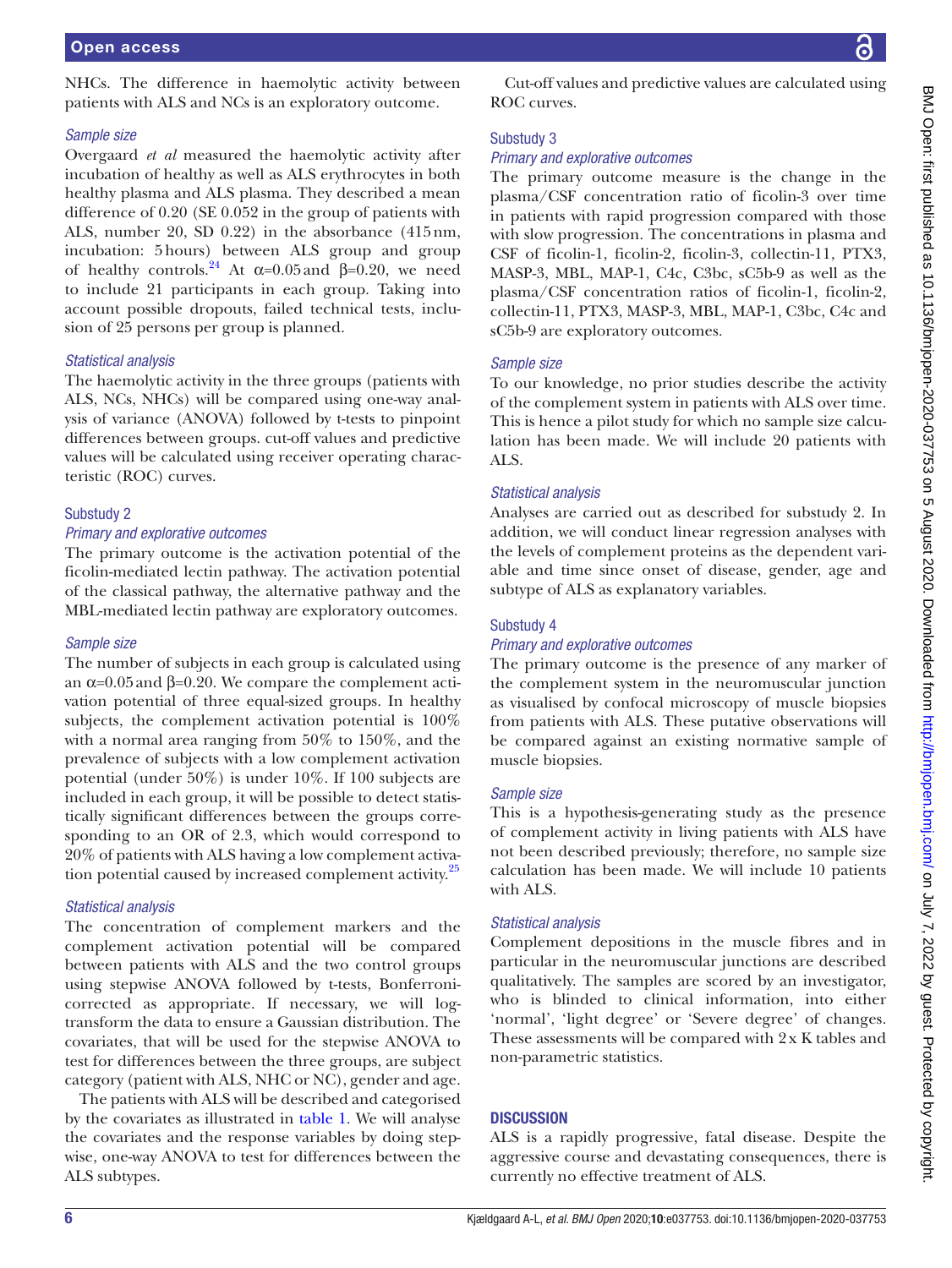This manuscript describes the generation of a Danish ALS biobank that will hopefully provide a starting point for future national ALS research. With the present project, a substantial amount of biological material from patients suffering from ALS will be obtained. We hope that the project will bring ALS research a significant step forward, will inspire other groups to start similar projects regarding this and other rare diseases, and hence will enable future basic biobank research within this challenging field.

The generation of this biobank was inspired by the hypothesis that the innate immune system plays a significant role in the pathogenesis or the pathophysiology of ALS. With a specific aim to profile the complement system in patients with ALS, it became important to ensure that the two control groups do not include patients with diseases with neither primary nor secondary complement activation even if this means that the two control groups will not be comparative in age and gender.

Several initiatives have conducted multicentre, interventional clinical trials and established large ALS biobanks.<sup>26</sup> Continuing the collection of biological material from patients with this rare disease will maintain and expand the capacity to study the increasing number of hypotheses generated by the spatiotemporal studies conducted on animal ALS models.<sup>[5 6 27 28](#page-7-4)</sup> With the present protocol, we intend to obtain biological material from patients with ALS starting in a relatively early phase of clinical disease. Furthermore, patients with ALS are invited to participate in the cohort study (substudy 3) which will add a spatiotemporal aspect to the biobank.

All Danish citizens are registered in the National Patient Registry (DNPR) which is one of the oldest complete, national patient registries in the world. DNPR is linkable on an individual level with other clinical and administrative registries.<sup>29</sup> Hence, this poses a unique possibility to conduct registry-based research combined with data from this ALS biobank in future studies.

More than 20 genetic mutations have been associated with ALS, the most well-known and well-researched mutations being the *SOD1*, *FUS*, *TARDBP* and *C9ORF72* genes.<sup>30</sup> Even though ALS seems to have a multifactorial aetiology, genetic mutations may play a pivotal role in the pathogenesis of ALS. Our planned substudies do not include genetic analysis. However, future genetic studies will be possible as biological material in the form of EDTA precipitate will be secured for the biobank.

#### TRIAL LIMITATIONS

All patients have been interviewed by the same person preventing inter-rater variability. The possibility of reporting bias is not prevented, however, as the interviewer might subtly change the way of questioning over time, even though they are using the same questionnaire for all patients. Additionally, the  $\mathrm{T}_0$  can be difficult for the patients to define and remember and lead to imprecise or even incorrect answers.<sup>[31](#page-7-14)</sup>

Retrospectively, it has been common procedure to include patients with probable or definite ALS in clinical ALS research projects. Some patients have slowly progressing symptoms of a motor neuron disease which initially do not meet the criteria of probable or definite ALS as the upper and lower motor neurons are not yet both affected. Even so, the symptoms may progress in which case the patient will eventually meet the criteria of probable or definite ALS. With the inclusion criteria stated for the present protocol, we realise that we may miss inclusion of this subset of (possible) patients with ALS and hence the opportunity to observe the initial phase of such patients.<sup>3</sup>

Information about cognitive impairment/changes registered in the electronic patient file has been entered into the database. However, less severe symptoms in some cases of cognitive impairment might be overlooked by the clinicians, and ideally, patients should undergo standardised, neuropsychological testing. However, as it was not within the scope of this project to ensure neuropsychological testing of the patients with ALS, we elected to rely on the practice of the clinical inclusion sites, which unfortunately does not always comprise testing, regardless of cognitive changes.

Substudy 4 is a pilote study based on tru-cut skeletal muscle biopsies from 10 patients with ALS. Since only one biopsy is obtained from each patient, this is a rather small amount of tissue in particular for a neuromuscularjunction study. We chose this option as a compromise given the pilot nature of the study, to inflict as little pain as possible on the patient.

The NHCs in the biobank and hence also for the four substudies are included if they have no neurological symptoms based only on the anamnesis. However, to ensure that these are neurologically healthy, one could argue that all the NHCs should have a clinical neurological examination performed as well as an MRI scan of the CNS before inclusion.

#### Author affiliations

<sup>1</sup>Neuroanaesthesiology, The Neuroscience Centre, Rigshospitalet, Copenhagen, Denmark

<sup>2</sup> Laboratory of Molecular Medicine, Department of Clinical Immunology Section 7631, Diagnostic Centre, Rigshospitalet, Copenhagen, Denmark <sup>3</sup>Neurology, The Neuroscience Centre, Rigshospitalet, Glostrup, Denmark <sup>4</sup>Institute of Clinical Medicine, Faculty of Health and Medical Sciences, University of Copenhagen, Copenhagen, Denmark

Acknowledgements The authors are most grateful towards all the patients that consent to participate in this study. Furthermore, we wish to thank clinicians and researchers at the neurological departments that are inclusion sites for the substudies, as well as Gildhøj Private Hospital, which is the inclusion site for neurologically healthy patients.

Contributors KSO, SWP, AØL, KM, PG and A-LK conceived and designed the study. A-LK drafted the protocol, and A-LK, KSO, SWP, AØL, KP, KM and PG revised the protocol for important intellectual content. A-LK, AØL, KSO and KM implemented the study at the clinical departments. A-LK drafted the manuscript. All authors revised the manuscript for important intellectual content and assume responsibility for the final version.